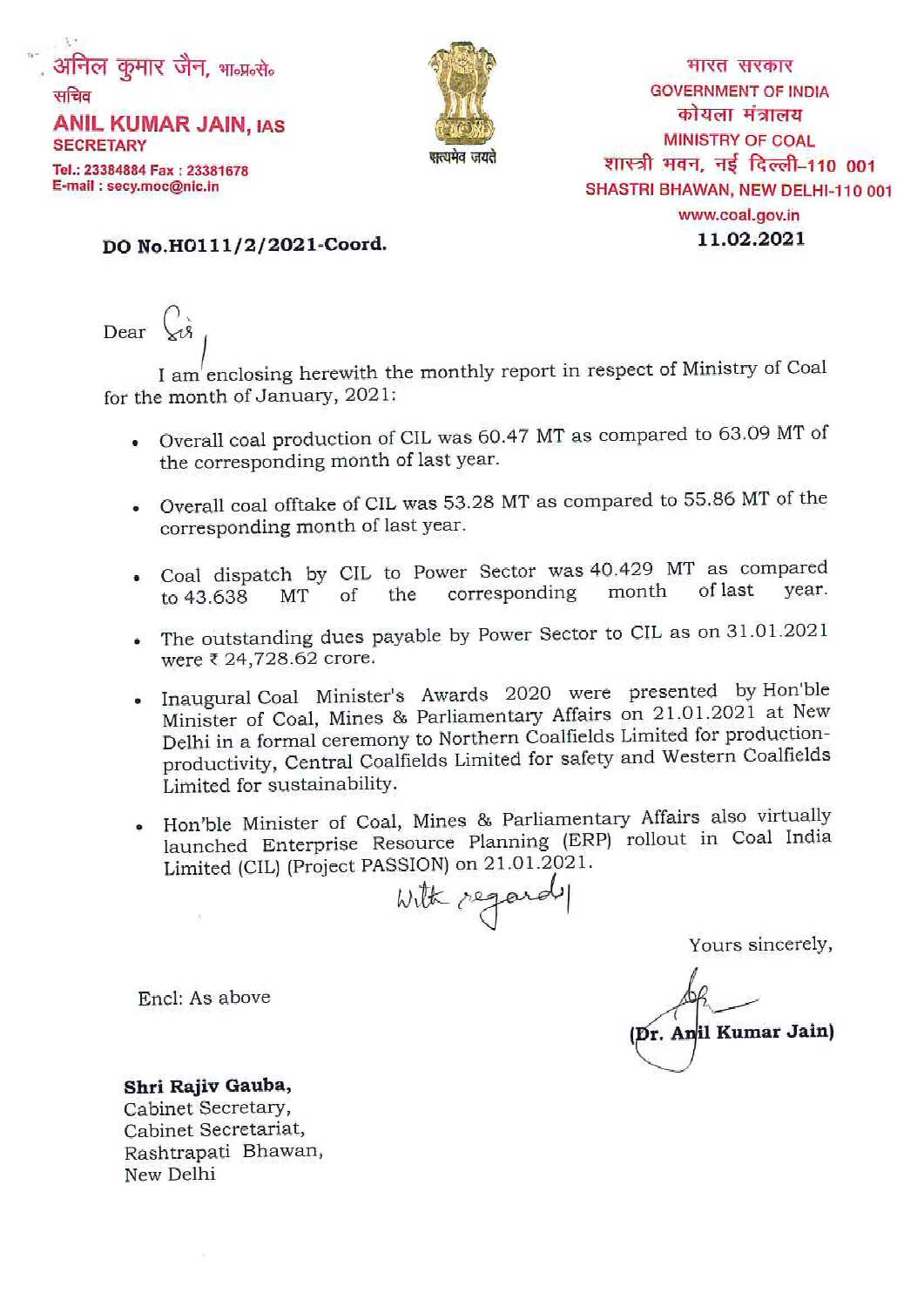# **REPORT OF THE MINISTRY OF COAL FOR THE MONTH OF JANUARY, 2021**

| S.<br>N                                                                                                                                                                                                                                                                                                                                                                                                                | <b>Significant inputs</b>                                                                                                                                                                                                     |                                                                                                                                                          |                                                                                                                                                                                                                                                                                                                                                                                                                                                                                                                                                                                                                                                                                                                                                                                                                                                                                                                                                                                                                                                                                                                                     |               |                         |                     | <b>Status</b>       |                     |                   |                          |                                    |                        |                           |
|------------------------------------------------------------------------------------------------------------------------------------------------------------------------------------------------------------------------------------------------------------------------------------------------------------------------------------------------------------------------------------------------------------------------|-------------------------------------------------------------------------------------------------------------------------------------------------------------------------------------------------------------------------------|----------------------------------------------------------------------------------------------------------------------------------------------------------|-------------------------------------------------------------------------------------------------------------------------------------------------------------------------------------------------------------------------------------------------------------------------------------------------------------------------------------------------------------------------------------------------------------------------------------------------------------------------------------------------------------------------------------------------------------------------------------------------------------------------------------------------------------------------------------------------------------------------------------------------------------------------------------------------------------------------------------------------------------------------------------------------------------------------------------------------------------------------------------------------------------------------------------------------------------------------------------------------------------------------------------|---------------|-------------------------|---------------------|---------------------|---------------------|-------------------|--------------------------|------------------------------------|------------------------|---------------------------|
| 1.                                                                                                                                                                                                                                                                                                                                                                                                                     | policy<br>Important<br>decisions taken and<br>major achievements<br>during the month                                                                                                                                          | (a) Initiatives being taken in regard to de-allocated coal block:<br>$\bullet$<br>$\bullet$<br>$\bullet$<br>$\bullet$<br>Crore<br>$\bullet$<br>$\bullet$ | Monitoring Committee Meeting under the chairmanship of Secretary(Coal) was held on 22.01.2021<br>regarding review of non-operationalised coal mines allocated under Coal Mines(Special Provisions) Act,<br>2015 located in State is Chhattisgarh.<br>Coal Mine/Block Development and Production Agreement were signed for 19 coal mines successfully<br>auctioned in the First tranche of commercial mining on 11.01.2021<br>Production in the month of January, 2021 from mines allocated under CM(SP) Act, 2015 is 4.82 MT.<br>Revenue in the month of January, 2021 from mines allocated under CM(SP) Act, 2015 is Rs. 85.34<br>The coal controller organization has reported that the total production of coal from the allocated captive<br>coal blocks for the month of January, 2021 is 3.564 Million Tonnes (Prov.), out of which aggregate coal<br>production of those coal block swhich have not been cancelled by the Hon'ble Supreme court viz.<br>Moher & Moher Amlori Extn. (1.114 MT), Tasra (0.000 MT) and Pakri Barwadih (0.801 MT) is 1.915<br>Million Tonnes (Prov.)<br>Land acquired under CBA (A&D) Act, 1957: |               |                         |                     |                     |                     |                   |                          |                                    |                        |                           |
|                                                                                                                                                                                                                                                                                                                                                                                                                        | Sl. No.<br>Notification issued<br>Remarks<br>152.93 acre land is to<br>$u/s$ 7(1) of CBA (A&D) Act, 1957 one notifications has been<br>$\mathbf{i}$<br>issued in favour of WCL for Amalagamated Inder-Kamptee<br>be acquired. |                                                                                                                                                          |                                                                                                                                                                                                                                                                                                                                                                                                                                                                                                                                                                                                                                                                                                                                                                                                                                                                                                                                                                                                                                                                                                                                     |               |                         |                     |                     |                     |                   |                          |                                    |                        |                           |
| Opencast, Distt. Nagpur, Maharashtra.<br>$\overline{ii}$ .<br>u/s 11 of CBA (A&D) Act, 1957 two notification have been<br>Vesting of<br>$(1059.19 + 92.96)$ acre<br>issued in favour of CCL for Kotre Basantpur Pacmo OCP, Distt.<br>Ramgarh & Bokararo, Jharakhand and another to SECL for<br>land.<br>Amadand siding, Jamuna Kotma Area, Distt. Anuppur, MP.<br>(b)Performance of NLC India Limited in January, 2021 |                                                                                                                                                                                                                               |                                                                                                                                                          |                                                                                                                                                                                                                                                                                                                                                                                                                                                                                                                                                                                                                                                                                                                                                                                                                                                                                                                                                                                                                                                                                                                                     |               |                         |                     | 1152.15             |                     |                   |                          |                                    |                        |                           |
|                                                                                                                                                                                                                                                                                                                                                                                                                        |                                                                                                                                                                                                                               |                                                                                                                                                          | Unit                                                                                                                                                                                                                                                                                                                                                                                                                                                                                                                                                                                                                                                                                                                                                                                                                                                                                                                                                                                                                                                                                                                                |               | $Jan-21$                | $Jan-20$            |                     | % Variation wrt     |                   | April 20 - January<br>21 | April 19<br><b>January</b><br>2020 |                        | % Variation wrt           |
|                                                                                                                                                                                                                                                                                                                                                                                                                        |                                                                                                                                                                                                                               |                                                                                                                                                          |                                                                                                                                                                                                                                                                                                                                                                                                                                                                                                                                                                                                                                                                                                                                                                                                                                                                                                                                                                                                                                                                                                                                     | <b>Target</b> | <b>Actual</b>           | <b>Actual</b>       | Col4/<br>Col3       | Col 4/<br>Col 5     | <b>Target</b>     | <b>Actual</b>            | <b>Actual</b>                      | Col.9<br>$/$ Col.<br>8 | Col. 9/<br><b>Col. 10</b> |
|                                                                                                                                                                                                                                                                                                                                                                                                                        |                                                                                                                                                                                                                               | $\mathbf{1}$                                                                                                                                             | $\overline{2}$                                                                                                                                                                                                                                                                                                                                                                                                                                                                                                                                                                                                                                                                                                                                                                                                                                                                                                                                                                                                                                                                                                                      | $\mathbf{3}$  | $\overline{\mathbf{4}}$ | 5                   | 6                   | $\overline{7}$      | 8                 | 9                        | 10                                 | 11                     | 12                        |
|                                                                                                                                                                                                                                                                                                                                                                                                                        |                                                                                                                                                                                                                               | Overburden                                                                                                                                               | $LM^3$                                                                                                                                                                                                                                                                                                                                                                                                                                                                                                                                                                                                                                                                                                                                                                                                                                                                                                                                                                                                                                                                                                                              | 151.80        | 124.22                  | 141.64              | $-18.17$            | $-12.30$            | 1386.20           | 1167.08                  | 1332.52                            | $-15.81$               | $-12.42$                  |
|                                                                                                                                                                                                                                                                                                                                                                                                                        |                                                                                                                                                                                                                               | Lignite                                                                                                                                                  | LT                                                                                                                                                                                                                                                                                                                                                                                                                                                                                                                                                                                                                                                                                                                                                                                                                                                                                                                                                                                                                                                                                                                                  | 27.15         | 16.76                   | 26.69               | $-38.27$            | $-37.20$            | 199.02            | 141.82                   | 196.82                             | $-28.74$               | $-27.94$                  |
|                                                                                                                                                                                                                                                                                                                                                                                                                        |                                                                                                                                                                                                                               | Coal<br><b>Talabira</b><br><b>OCP OB</b>                                                                                                                 | $LM^3$                                                                                                                                                                                                                                                                                                                                                                                                                                                                                                                                                                                                                                                                                                                                                                                                                                                                                                                                                                                                                                                                                                                              | 1.89          | 7.73                    | 1.16                | 308.99              | 566.38              | 14.87             | 40.50                    | 1.23                               | 172.36                 | 3192.68                   |
|                                                                                                                                                                                                                                                                                                                                                                                                                        |                                                                                                                                                                                                                               | <b>Talabira</b><br>Coal<br><b>OCP Lig</b><br>Power<br><b>Gross</b>                                                                                       | LT                                                                                                                                                                                                                                                                                                                                                                                                                                                                                                                                                                                                                                                                                                                                                                                                                                                                                                                                                                                                                                                                                                                                  | 1.25          | 1.76                    | 0.00                | 40.80<br>#DIV/0!    | #DIV/0!<br>#DIV/0!  | 7.00              | 6.15                     | 0.00                               | $-12.14$               | #DIV/0!                   |
|                                                                                                                                                                                                                                                                                                                                                                                                                        |                                                                                                                                                                                                                               | From<br><b>TPS</b>                                                                                                                                       | MU                                                                                                                                                                                                                                                                                                                                                                                                                                                                                                                                                                                                                                                                                                                                                                                                                                                                                                                                                                                                                                                                                                                                  | 2096.00       | 1479.39                 | 1829.74             | $-29.42$            | $-19.15$            | 19394.00          | 13682.02                 | 16656.46                           | $-29.45$               | $-17.86$                  |
|                                                                                                                                                                                                                                                                                                                                                                                                                        |                                                                                                                                                                                                                               | <b>Wind Power Plant</b>                                                                                                                                  | MU                                                                                                                                                                                                                                                                                                                                                                                                                                                                                                                                                                                                                                                                                                                                                                                                                                                                                                                                                                                                                                                                                                                                  | 0.83          | 0.67                    | 1.01                | $-19.28$            | $-33.66$            | 110.90            | 95.39                    | 81.44                              | $-13.99$               | 17.13                     |
|                                                                                                                                                                                                                                                                                                                                                                                                                        |                                                                                                                                                                                                                               | <b>Solar Power Plant</b>                                                                                                                                 | MU                                                                                                                                                                                                                                                                                                                                                                                                                                                                                                                                                                                                                                                                                                                                                                                                                                                                                                                                                                                                                                                                                                                                  | 190.54        | 134.75                  | 149.01              | $-29.28$            | $-9.57$             | 1641.76           | 1580.14                  | 1043.47                            | $-3.75$                | 51.43                     |
|                                                                                                                                                                                                                                                                                                                                                                                                                        |                                                                                                                                                                                                                               | Grand<br><b>Total</b><br>Gross                                                                                                                           | MU                                                                                                                                                                                                                                                                                                                                                                                                                                                                                                                                                                                                                                                                                                                                                                                                                                                                                                                                                                                                                                                                                                                                  | 2287.37       | 1614.81                 | 1979.76             | $-29.40$            | $-18.43$            | 21146.66          | 15357.55                 | 17781.37                           | $-27.38$               | $-13.63$                  |
|                                                                                                                                                                                                                                                                                                                                                                                                                        |                                                                                                                                                                                                                               | Power<br><b>Export</b>                                                                                                                                   |                                                                                                                                                                                                                                                                                                                                                                                                                                                                                                                                                                                                                                                                                                                                                                                                                                                                                                                                                                                                                                                                                                                                     |               |                         |                     | #DIV/0!             | #DIV/0!             |                   |                          |                                    |                        |                           |
|                                                                                                                                                                                                                                                                                                                                                                                                                        |                                                                                                                                                                                                                               | From<br><b>TPS</b><br>MU<br>1846.00<br>1266.22<br>1559.72<br>$-31.41$<br>$-18.82$<br>17045.00                                                            |                                                                                                                                                                                                                                                                                                                                                                                                                                                                                                                                                                                                                                                                                                                                                                                                                                                                                                                                                                                                                                                                                                                                     |               |                         |                     |                     | 11579.88            | 13841.23          | $-32.06$                 | $-16.34$                           |                        |                           |
|                                                                                                                                                                                                                                                                                                                                                                                                                        |                                                                                                                                                                                                                               | <b>Wind Power Plant</b><br>0.83<br>$-27.71$<br>$-28.57$<br>110.90<br>93.13<br>MU<br>0.60<br>0.84                                                         |                                                                                                                                                                                                                                                                                                                                                                                                                                                                                                                                                                                                                                                                                                                                                                                                                                                                                                                                                                                                                                                                                                                                     |               |                         |                     |                     |                     | 78.45             | $-16.02$                 | 18.71                              |                        |                           |
| 190.39<br>134.66<br><b>Solar Power Plant</b><br>MU<br>148.89<br>$-29.27$<br>$-9.56$<br>1640.48<br>MU<br>2037.22<br>1401.48<br>1709.45<br>$-31.21$<br>$-18.02$<br>18796.38<br>Grand<br><b>Total</b>                                                                                                                                                                                                                     |                                                                                                                                                                                                                               |                                                                                                                                                          |                                                                                                                                                                                                                                                                                                                                                                                                                                                                                                                                                                                                                                                                                                                                                                                                                                                                                                                                                                                                                                                                                                                                     |               |                         | 1578.99<br>13252.00 | 1042.23<br>14961.91 | $-3.75$<br>$-29.50$ | 51.50<br>$-11.43$ |                          |                                    |                        |                           |
|                                                                                                                                                                                                                                                                                                                                                                                                                        |                                                                                                                                                                                                                               | <b>Export</b><br>(c) Monthly And Progressive Plan Expenditure Of Coal Companies For And Upto The Month of<br>January, 2021                               |                                                                                                                                                                                                                                                                                                                                                                                                                                                                                                                                                                                                                                                                                                                                                                                                                                                                                                                                                                                                                                                                                                                                     |               |                         |                     |                     |                     |                   |                          |                                    |                        | <b>Rs. in Crores)</b>     |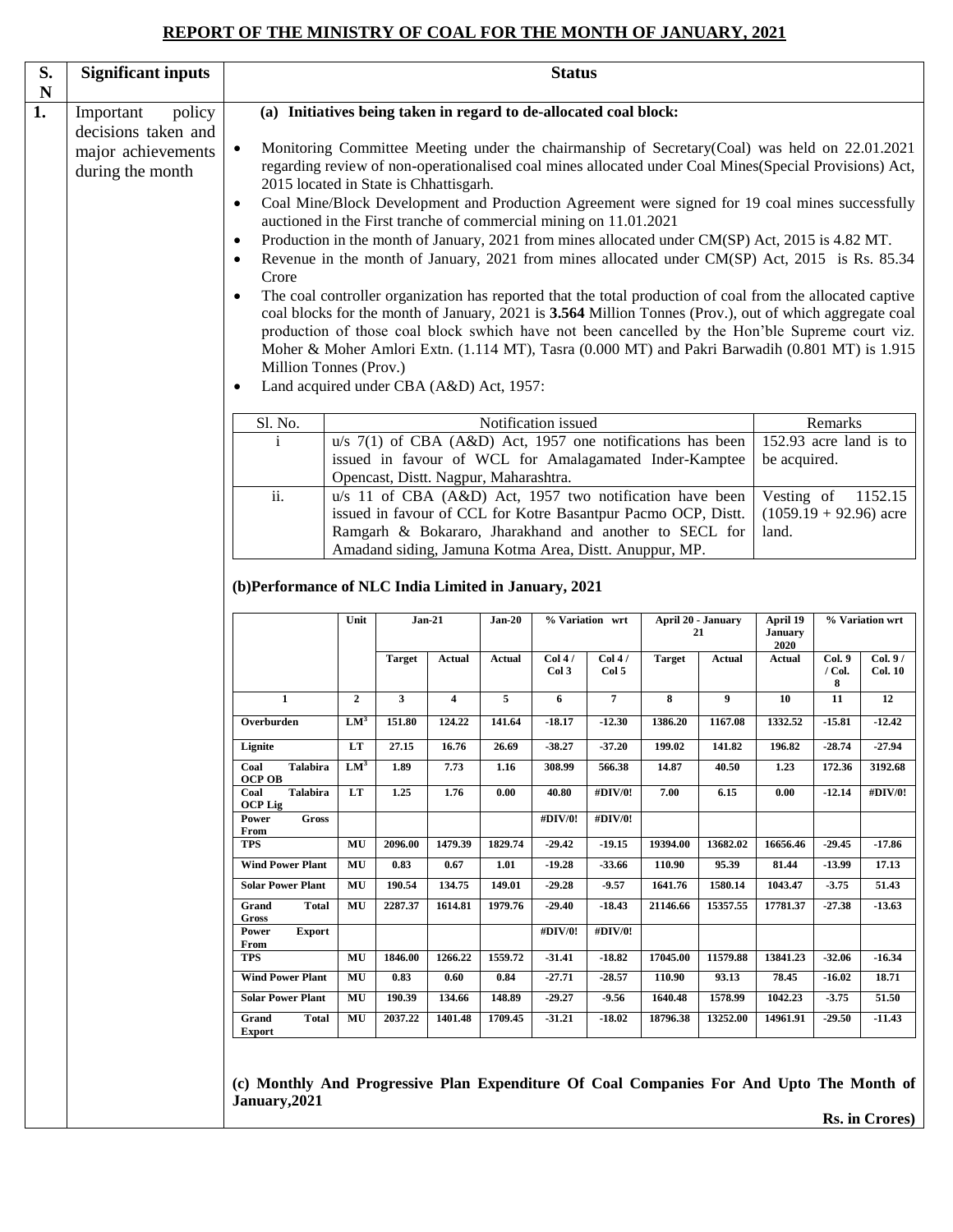| Company      | <b>Total Plan</b><br><b>Outlay</b> (BE)<br>for the year<br>2020-21<br>(Provisional | <b>Target</b><br><b>Expenditur</b><br>e Jan, 2021 | Actual<br><b>Expenditur</b><br>e Jan, 2021<br>(Prov.) | % of Actual<br><b>Expenditur</b><br>e to plan<br>outlay for<br>the month<br>of Jan, 2021 | <b>Target of</b><br><b>Cumulative</b><br><b>Expenditure</b><br>uptoJan,202 | <b>Cumulative</b><br><b>Expenditur</b><br>e Upto the<br>Month of<br>Jan, 2021<br>(Prov.) | % of Actual<br><b>Cumulative</b><br><b>Expenditure</b><br>to Plan<br>outlay<br>uptoJan, 202 |
|--------------|------------------------------------------------------------------------------------|---------------------------------------------------|-------------------------------------------------------|------------------------------------------------------------------------------------------|----------------------------------------------------------------------------|------------------------------------------------------------------------------------------|---------------------------------------------------------------------------------------------|
|              | 2                                                                                  | 3                                                 |                                                       | 5                                                                                        | 6                                                                          | 7                                                                                        | 8                                                                                           |
| CIL          | 13000.00                                                                           | 1232.66                                           | 824.63                                                | 66.90                                                                                    | 9232.66                                                                    | 8626.12                                                                                  | 93.43                                                                                       |
| <b>SCCL</b>  | 2300.00                                                                            | 268.33                                            | 82.58                                                 | 30.78                                                                                    | 1763.33                                                                    | 955.06                                                                                   | 54.16                                                                                       |
| NLC<br>L     | 6667.00                                                                            | 599.17                                            | 243.19                                                | 40.59                                                                                    | 3194.66                                                                    | 2264.17                                                                                  | 70.87                                                                                       |
| <b>Total</b> | 21967.00                                                                           | 2100.16                                           | 1150.40                                               | 54.78                                                                                    | 14190.65                                                                   | 11845.35                                                                                 | 83.47                                                                                       |

## **(d) COAL PRODUCTION**

|             |          |          |               |          |          | (Figs. In MT) |
|-------------|----------|----------|---------------|----------|----------|---------------|
| Company     | January, | January, | $\frac{0}{0}$ | April-   | April-   | $\frac{0}{0}$ |
|             | 2021     | 2020     | Growth        | January, | January, | Growth        |
|             |          |          |               | 2021     | 2020     |               |
| <b>CIL</b>  | 60.47    | 63.09    | $-4.2\%$      | 453.28   | 451.52   | $0.4\%$       |
| <b>SCCL</b> | 5.96     | 5.72     | 4.1%          | 38.61    | 52.47    | $-26.4%$      |

### **(e) OVERALL OFFTAKE**

| Company     | January,<br>2021 | January,<br>2020 | $\frac{6}{9}$<br>Growth | April-<br>January,<br>2021 | April-<br>January,<br>2020 | $\frac{6}{9}$<br>Growth |
|-------------|------------------|------------------|-------------------------|----------------------------|----------------------------|-------------------------|
| <b>CIL</b>  | 53.28            | 55.86            | $-4.6%$                 | 462.86                     | 473.40                     | $-2.2\%$                |
| <b>SCCL</b> | 5.59             | 5.63             | $-0.7\%$                | 37.38                      | 51.98                      | $-28.1%$                |

#### **(f) COAL DESPATCH TO POWER (COAL AND COAL PRODUCTS)**

| Company     | January,<br>2021 | January,<br>2020 | $\frac{0}{0}$<br>Growth | April-<br>January,<br>2021 | April-<br>January,<br>2020 | $\frac{0}{0}$<br>Growth |
|-------------|------------------|------------------|-------------------------|----------------------------|----------------------------|-------------------------|
| CIL         | 40.429           | 43.638           | $-7.4%$                 | 357.540                    | 379.56                     | $-5.8%$                 |
| <b>SCCL</b> | 4.74             | 4.68             | $1.2\%$                 | 31.61                      | 44.00                      | $-28.2\%$               |

The outstanding dues payable by Power Sector to CIL as on 31.01.2021 was Rs. 24,728.62 crore.

## **(g) SPOT E-AUCTION OF COAL**

| Company    | Coal Qty.        | Coal Qty.        | <b>Increase</b> | Coal Oty.        | Coal Oty.        | <b>Increase</b> |
|------------|------------------|------------------|-----------------|------------------|------------------|-----------------|
|            | <b>Allocated</b> | <b>Allocated</b> | over            | <b>Allocated</b> | <b>Allocated</b> | over            |
|            | January,         | January,         | notified        | $April-$         | $April-$         | notified        |
|            | 2021             | 2020             | price           | January,         | January,         | price           |
|            |                  |                  |                 | 2021             | 2020             |                 |
| <b>CIL</b> | <b>3.80</b>      | 3.62             | 35%             | 32.80            | 24.87            | 25%             |

### **(h) SPECIAL FORWARD E-AUCTION FOR POWER**

| Company    | Coal Qty.<br><b>Allocated</b><br>January,<br>2021 | Coal Qty.<br><b>Allocated</b><br>January, 2020 | <b>Increase</b><br>over<br>notified<br>price | Coal Qty.<br><b>Allocated</b><br>$April-$<br>January,<br>2021 | Coal Qty.<br><b>Allocated</b><br>$April-$<br>January,<br>2020 | <b>Increase</b><br>over<br>notified<br>price |
|------------|---------------------------------------------------|------------------------------------------------|----------------------------------------------|---------------------------------------------------------------|---------------------------------------------------------------|----------------------------------------------|
| <b>CIL</b> | 4.32                                              | 2.39                                           | 17%                                          | 27.33                                                         | 19.84                                                         | 6%                                           |
|            |                                                   |                                                |                                              |                                                               |                                                               |                                              |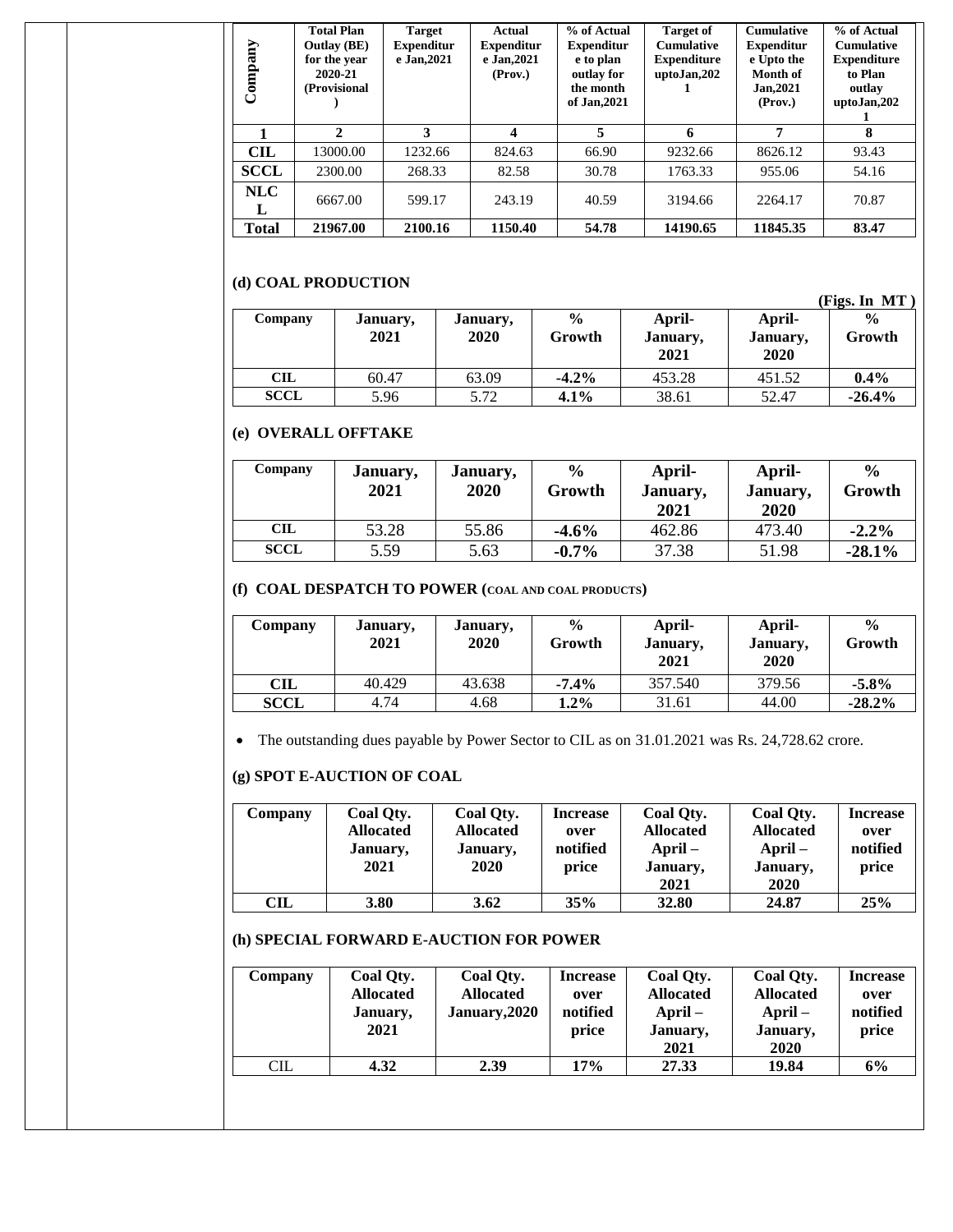## **(i) EXCLUSIVE E-AUCTION FOR NON-POWER**

| <b>Company</b> | Coal Qty.<br><b>Allocated</b><br>January,<br>2021 | Coal Qty.<br><b>Allocated</b><br>January,<br>2020 | <b>Increase</b><br>over<br>notified<br>price | Coal Qty.<br><b>Allocated</b><br>$April-$<br>January,<br>2021 | Coal Qty.<br><b>Allocated</b><br>$April-$<br>January,<br>2020 | <b>Increase</b><br>over<br>notified<br>price |
|----------------|---------------------------------------------------|---------------------------------------------------|----------------------------------------------|---------------------------------------------------------------|---------------------------------------------------------------|----------------------------------------------|
| $\rm CIL$      | 2.08                                              | 0.00                                              | 18%                                          | 21.92                                                         | 6.84                                                          | 10%                                          |

#### **(j) SPECIAL SPOT E-AUCTION**

| Company | Coal Qty.        | Coal Qty.        | <b>Increase</b> | Coal Qty.        | Coal Qty.        | <b>Increase</b> |
|---------|------------------|------------------|-----------------|------------------|------------------|-----------------|
|         | <b>Allocated</b> | <b>Allocated</b> | over            | <b>Allocated</b> | <b>Allocated</b> | over            |
|         | January,         | January,         | notified        | $April-$         | $April-$         | notified        |
|         | 2021             | 2020             | price           | January,         | January,         | price           |
|         |                  |                  |                 | 2021             | 2020             |                 |
| CL      | 0.05             | 0.30             | 6%              | 2.34             | 0.96             | 13%             |

#### **(k) SPECIAL SPOT E-AUCTION FOR COAL IMPORTERS**

| Company    | Coal Qty.<br><b>Allocated</b><br>January,<br>2021 | Coal Qty.<br><b>Allocated</b><br>January,<br>2020 | Increase<br>over<br>notified<br>price | Coal Qty.<br><b>Allocated</b><br>$April-$<br>January,<br>2021 | Coal Qty.<br><b>Allocated</b><br>$April-$<br>January,<br>2020 | <b>Increase</b><br>over<br>notified<br>price |
|------------|---------------------------------------------------|---------------------------------------------------|---------------------------------------|---------------------------------------------------------------|---------------------------------------------------------------|----------------------------------------------|
| <b>CIL</b> | 0.23                                              | 0.00                                              | 10%                                   | 7.53                                                          | 0.00                                                          | 18%                                          |

#### **(l) Implementation Status of Power Sector Linkage Policy (SHAKTI) dated 22.05.2017 and amended SHAKTI**

| Sl. No. | <b>Activity</b>                      | <b>Timeline/Status</b>                                                                                  |  |  |  |  |
|---------|--------------------------------------|---------------------------------------------------------------------------------------------------------|--|--|--|--|
| A(i)    | Sign FSA with pending LoA<br>holders | Clearance given to Coal India Limited (CIL) to sign<br>FSA with 9 LoA Holders having total commissioned |  |  |  |  |
|         |                                      | capacity of 7210 MW.                                                                                    |  |  |  |  |
| B(i)    | Linkages to State/Central PSUs       | As on date, 23 TPPs have been granted linkage for a                                                     |  |  |  |  |
|         |                                      | total capacity of 25340 MW.                                                                             |  |  |  |  |
| (ii)    | Linkages for IPPs having PPA         | First round of linkage auction conducted in<br>$\bullet$                                                |  |  |  |  |
|         | based on domestic coal               | September, 2017.                                                                                        |  |  |  |  |
|         |                                      | Linkage booked by 10 plants of 9044 MW capacity<br>$\bullet$                                            |  |  |  |  |
|         |                                      | for 27.18 MT quantity.                                                                                  |  |  |  |  |
|         |                                      | FSAs have been executed with all the successful                                                         |  |  |  |  |
|         |                                      | bidders.                                                                                                |  |  |  |  |
|         | Amended B (ii) (i)                   | $2nd$ round of SHAKTI B (ii) linkage auction<br>$\bullet$                                               |  |  |  |  |
|         |                                      | concluded on May, 2019.                                                                                 |  |  |  |  |
|         |                                      | Quantity of 2.97 MTPA booked by 8 bidders for a<br>$\bullet$                                            |  |  |  |  |
|         |                                      | total capacity of 874.9 MW.                                                                             |  |  |  |  |
|         | Amended B (ii) (ii)                  | PFCCL/Ministry of Power authorized to conduct future                                                    |  |  |  |  |
|         |                                      | auctions. Auction has been conducted by PFCCL during                                                    |  |  |  |  |
|         |                                      | May, 2020. 2.8 MTPA linkages have been booked by 5                                                      |  |  |  |  |
|         |                                      | successful bidders.                                                                                     |  |  |  |  |
| (iii)   | Linkages for IPPs without PPA        | The linkage auction for SHAKTI<br>- B<br>(iii)<br>٠                                                     |  |  |  |  |
|         |                                      | long/medium term was conducted in February,                                                             |  |  |  |  |
|         |                                      | 2020.                                                                                                   |  |  |  |  |
|         |                                      | Out of the total offer of 11.8 MTPA, 6.5 MTPA                                                           |  |  |  |  |
|         |                                      | was booked by 7 successful bidders. The average                                                         |  |  |  |  |
|         |                                      | premium gained was 8.5%.                                                                                |  |  |  |  |
| (iv)    | Earmarking Linkages to States for    | Coal linkage granted from Coal India Limited for the                                                    |  |  |  |  |
|         | fresh PPAs                           | States of Gujarat, Uttar Pradesh and Madhya Pradesh for                                                 |  |  |  |  |
|         |                                      | a capacity of 4000 MW, 1600 MW and 2640 MW                                                              |  |  |  |  |
|         |                                      | respectively.                                                                                           |  |  |  |  |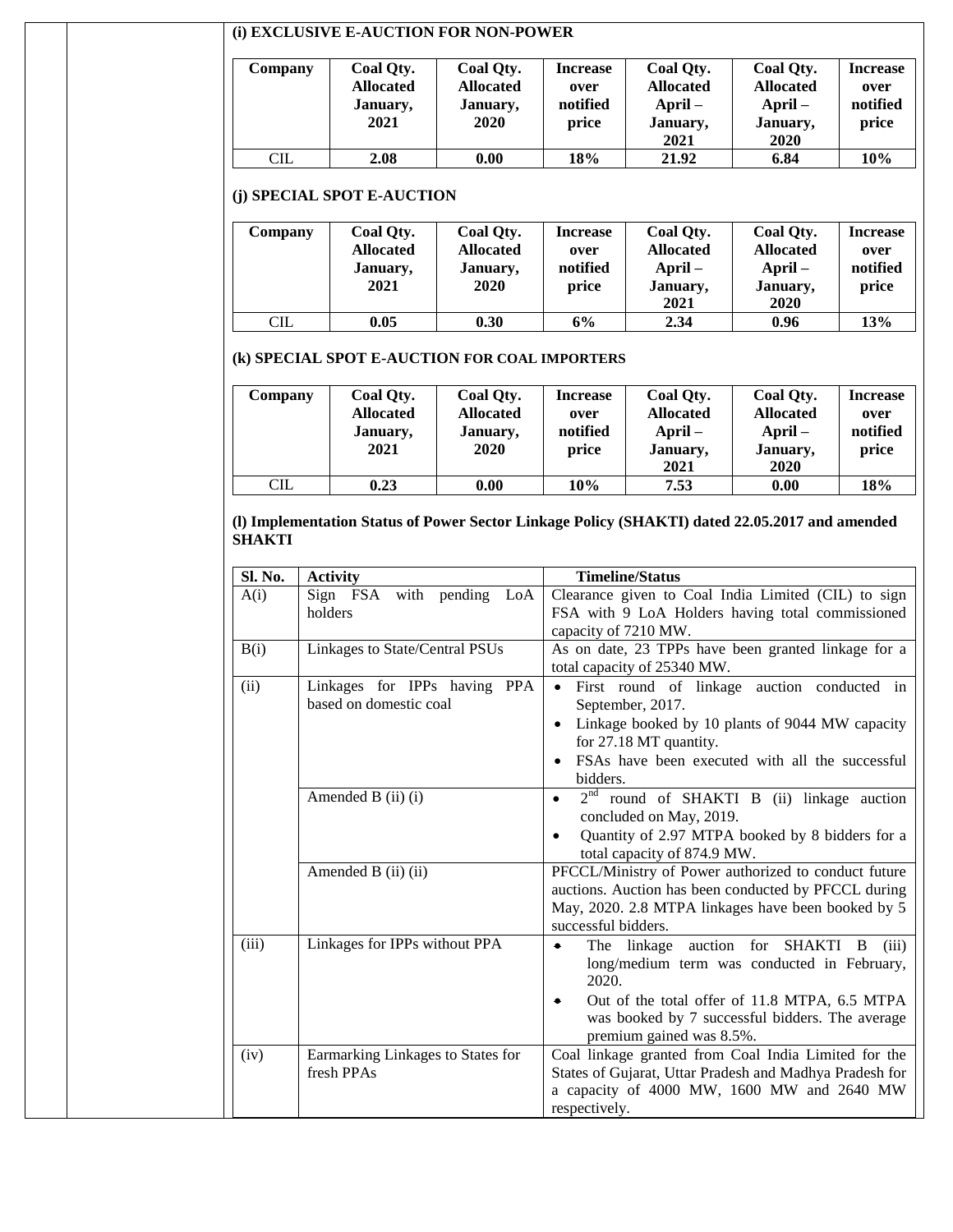|                  |                     | (v)                                                                                                                                                                                                                                                                                                                                                                                                                                                                 | Power aggregate of group of States                                                                                | Coal linkage earmarked from Coal India Limited for<br>$\bullet$<br>a capacity of 2500 MW.                                                                                                                                                                                                                                                                                                                                                                                                                                                                                                                                                                                                                                                                                          |  |  |  |
|------------------|---------------------|---------------------------------------------------------------------------------------------------------------------------------------------------------------------------------------------------------------------------------------------------------------------------------------------------------------------------------------------------------------------------------------------------------------------------------------------------------------------|-------------------------------------------------------------------------------------------------------------------|------------------------------------------------------------------------------------------------------------------------------------------------------------------------------------------------------------------------------------------------------------------------------------------------------------------------------------------------------------------------------------------------------------------------------------------------------------------------------------------------------------------------------------------------------------------------------------------------------------------------------------------------------------------------------------------------------------------------------------------------------------------------------------|--|--|--|
|                  |                     |                                                                                                                                                                                                                                                                                                                                                                                                                                                                     |                                                                                                                   | Methodology under B (v) is to be formulated by<br>$\bullet$<br>Ministry of Power. Bidding under SHAKTI B (v) is                                                                                                                                                                                                                                                                                                                                                                                                                                                                                                                                                                                                                                                                    |  |  |  |
|                  |                     |                                                                                                                                                                                                                                                                                                                                                                                                                                                                     |                                                                                                                   | to be conducted by Ministry of Power.                                                                                                                                                                                                                                                                                                                                                                                                                                                                                                                                                                                                                                                                                                                                              |  |  |  |
|                  |                     | (vi)                                                                                                                                                                                                                                                                                                                                                                                                                                                                | Linkages to SPV for setting up of<br><b>UMPP</b>                                                                  | SBD under formulation by Ministry of Power.                                                                                                                                                                                                                                                                                                                                                                                                                                                                                                                                                                                                                                                                                                                                        |  |  |  |
|                  |                     | (vii)                                                                                                                                                                                                                                                                                                                                                                                                                                                               | Linkages to IPPs having PPA based<br>on imported coal.                                                            | IMC submitted its recommendation.                                                                                                                                                                                                                                                                                                                                                                                                                                                                                                                                                                                                                                                                                                                                                  |  |  |  |
|                  |                     | (viii)                                                                                                                                                                                                                                                                                                                                                                                                                                                              | (a) Short term linkage coal                                                                                       | Auction for April - June, 2020 was completed on<br>$\bullet$<br>19.03.2020. Out of 5.77 MT of coal offered by CIL,<br>1.34 MT was booked by 9 successful bidders at<br>notified price.<br>Auction for July - September, 2020 was completed<br>on 13.07.2020. Out of 4.91 MT of coal offered by<br>CIL, 0.63 MT coal was booked by 8 successful<br>bidders at notified price.<br>Auction for October - December, 2020 has been<br>completed on 15.09.2020. Out of the 5.89 MT<br>offered by CIL, 0.35 MT coal has been booked by 6<br>successful bidders at notified price.<br>Auction for January - March, 2021 has been<br>$\bullet$<br>completed on 21.12.2020. Out of the 5.97 MT<br>offered by CIL, 0.64 MT coal has been booked by 7<br>successful bidders at notified price. |  |  |  |
|                  |                     |                                                                                                                                                                                                                                                                                                                                                                                                                                                                     | (b) Coal supply in case<br>of<br>termination of PPAs due to payment<br>default by DISCOMs                         | $\bullet$<br>Ministry of Power vide O.M dated 30.08.2019 has<br>communicated the adequate safeguards which may<br>be considered.                                                                                                                                                                                                                                                                                                                                                                                                                                                                                                                                                                                                                                                   |  |  |  |
|                  |                     |                                                                                                                                                                                                                                                                                                                                                                                                                                                                     | (c) Aggregation of Power by Nodal<br>Agency under Para B (v) for a<br>group of States even without<br>requisition | No action required from Ministry of Coal.                                                                                                                                                                                                                                                                                                                                                                                                                                                                                                                                                                                                                                                                                                                                          |  |  |  |
|                  |                     |                                                                                                                                                                                                                                                                                                                                                                                                                                                                     | (d) PSU to act as an aggregator of<br>Power                                                                       | Vide O.M. dated 17.05.2019 and subsequent<br>reminder dated 29.05.2019, Ministry of Power was<br>requested to communicate the same.                                                                                                                                                                                                                                                                                                                                                                                                                                                                                                                                                                                                                                                |  |  |  |
|                  |                     |                                                                                                                                                                                                                                                                                                                                                                                                                                                                     | (e) Mechanism to ensure servicing<br>of debt                                                                      | Ministry of Power vide O.M dated 05.08.2019 and<br>20.08.2019 has communicated the mechanism<br>prepared in this regard.                                                                                                                                                                                                                                                                                                                                                                                                                                                                                                                                                                                                                                                           |  |  |  |
|                  |                     | (m) Promotional Drilling: A programme of Promotional/NMET (Regional) drilling comprising 0.75 lakh<br>meters in coal and 0.25 lakh meters in lignite has been drawn up in Annual Plan 2020-21 of CMPDI. The<br>programme is under execution by MECL, DGMs of Nagaland & Assam and CMPDI.<br>As against this, the achievement of drilling upto the month of January, 2021 is 0.80 lakh metre, against the<br>target of 0.79 lakh metre, which is 102% of the target. |                                                                                                                   |                                                                                                                                                                                                                                                                                                                                                                                                                                                                                                                                                                                                                                                                                                                                                                                    |  |  |  |
|                  |                     | (n) Overall Progress of Detailed Drilling in 2020-21: For 2020-21, a target of 11.00 lakh metre of drilling<br>(Departmental: 4.88 lakh metre, Outsourcing: 6.12 lakh metre) has been envisaged. As against this, 9.41 lakh<br>metre of drilling has been carried out upto the month of January, 2021 against the target of 8.56 lakh metre,<br>which is 110% of the target.                                                                                        |                                                                                                                   |                                                                                                                                                                                                                                                                                                                                                                                                                                                                                                                                                                                                                                                                                                                                                                                    |  |  |  |
| $\overline{2}$ . | policy<br>Important | <b>NIL</b>                                                                                                                                                                                                                                                                                                                                                                                                                                                          |                                                                                                                   |                                                                                                                                                                                                                                                                                                                                                                                                                                                                                                                                                                                                                                                                                                                                                                                    |  |  |  |
|                  | matters held up on  |                                                                                                                                                                                                                                                                                                                                                                                                                                                                     |                                                                                                                   |                                                                                                                                                                                                                                                                                                                                                                                                                                                                                                                                                                                                                                                                                                                                                                                    |  |  |  |
|                  | of<br>account       |                                                                                                                                                                                                                                                                                                                                                                                                                                                                     |                                                                                                                   |                                                                                                                                                                                                                                                                                                                                                                                                                                                                                                                                                                                                                                                                                                                                                                                    |  |  |  |
|                  |                     |                                                                                                                                                                                                                                                                                                                                                                                                                                                                     |                                                                                                                   |                                                                                                                                                                                                                                                                                                                                                                                                                                                                                                                                                                                                                                                                                                                                                                                    |  |  |  |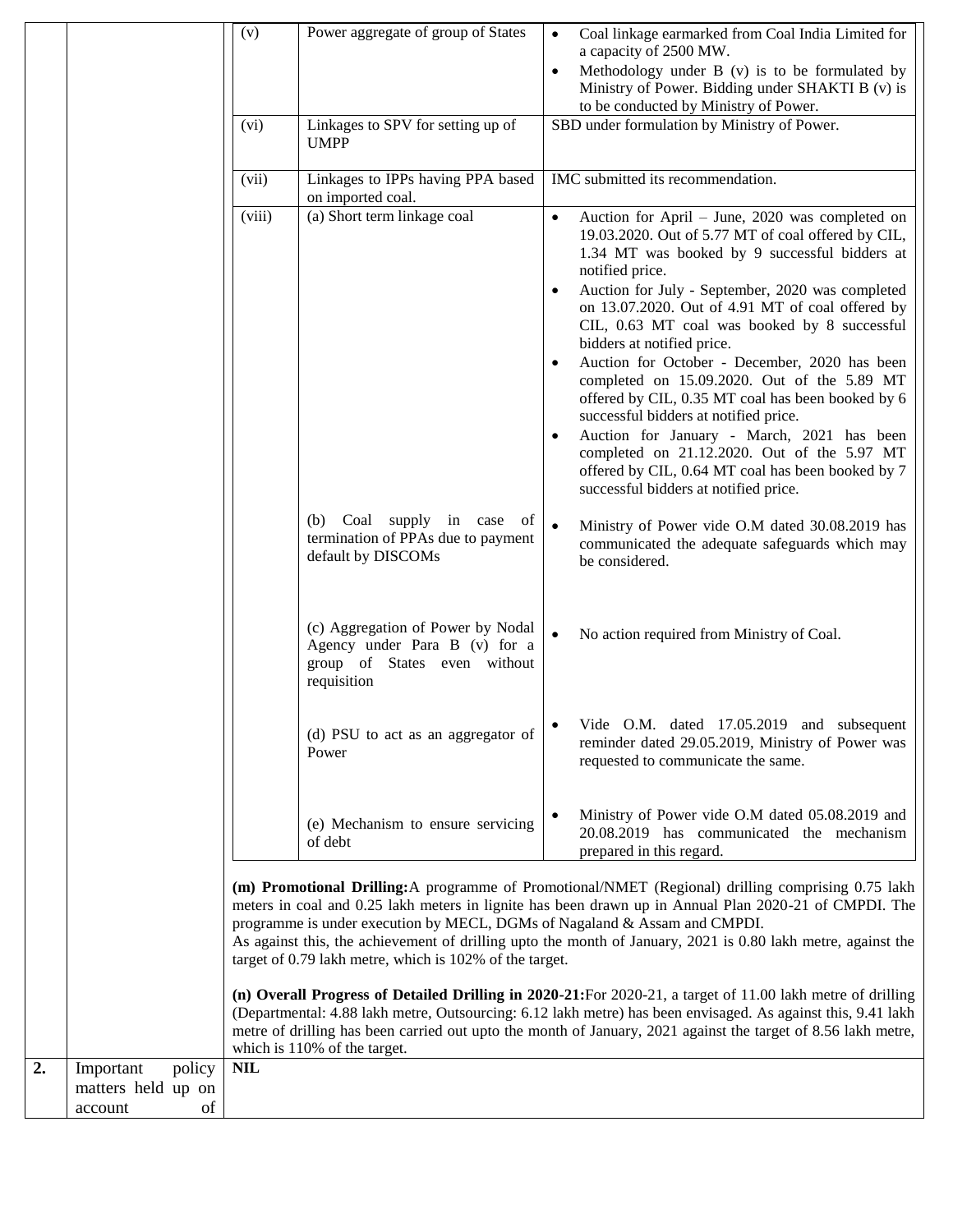|    | inter-<br>prolonged<br>Ministerial<br>consultations                       |                          |                                                                                                                                                                                                  |                                                |                       |                                        |
|----|---------------------------------------------------------------------------|--------------------------|--------------------------------------------------------------------------------------------------------------------------------------------------------------------------------------------------|------------------------------------------------|-----------------------|----------------------------------------|
| 3. | Compliance of CoS                                                         |                          |                                                                                                                                                                                                  |                                                |                       |                                        |
|    | decisions                                                                 |                          | No. of CoS decisions pending for                                                                                                                                                                 | Proposed action plan/time lines for compliance |                       | <b>Remarks</b>                         |
|    |                                                                           | compliance<br><b>Nil</b> | of decisions<br>Nil                                                                                                                                                                              |                                                |                       | Nil                                    |
| 4. | No. of cases<br>of                                                        | <b>NIL</b>               |                                                                                                                                                                                                  |                                                |                       |                                        |
|    | 'sanction<br>for<br>prosecution'<br>pending for more<br>than three months |                          |                                                                                                                                                                                                  |                                                |                       |                                        |
| 5. | Particulars of cases                                                      | <b>NIL</b>               |                                                                                                                                                                                                  |                                                |                       |                                        |
|    | in which there has                                                        |                          |                                                                                                                                                                                                  |                                                |                       |                                        |
|    | been a departure                                                          |                          |                                                                                                                                                                                                  |                                                |                       |                                        |
|    | from<br>the                                                               |                          |                                                                                                                                                                                                  |                                                |                       |                                        |
|    | Transaction<br>of                                                         |                          |                                                                                                                                                                                                  |                                                |                       |                                        |
|    | Business Rules or<br>established policy                                   |                          |                                                                                                                                                                                                  |                                                |                       |                                        |
|    | of the Government                                                         |                          |                                                                                                                                                                                                  |                                                |                       |                                        |
| 6. | <b>Status</b><br>of                                                       |                          | a) Implementation of e-Governance in Ministry of Coal                                                                                                                                            |                                                |                       |                                        |
|    | implementation<br>of                                                      |                          |                                                                                                                                                                                                  |                                                |                       |                                        |
|    | e-Governance                                                              |                          | Total No. of files                                                                                                                                                                               |                                                | Total No. of e-files  |                                        |
|    |                                                                           |                          | 25659                                                                                                                                                                                            |                                                | 25659                 |                                        |
|    |                                                                           | is given below:-         | b)Under the head initiatives to the Government's aim of "Minimum Government, Maximum<br>Governance", the status of implementation of IT initiatives in CIL and its subsidiaries as on 31.01.2021 |                                                |                       |                                        |
|    |                                                                           | S.No.                    | Name of the item                                                                                                                                                                                 | Requirement                                    |                       | Implementation<br>status as on date    |
|    |                                                                           | 1.                       | GPS/GPRS based Vehicle Tracking System                                                                                                                                                           |                                                | 13610                 | 9707                                   |
|    |                                                                           | 2.<br>3.                 | Electronic Surveillance by CCTV                                                                                                                                                                  |                                                | 12013<br>1330         |                                        |
|    |                                                                           | $\overline{4}$ .         | RFID based Boom Barriers & Readers                                                                                                                                                               |                                                |                       | 6771                                   |
|    |                                                                           |                          |                                                                                                                                                                                                  |                                                |                       | 751                                    |
|    |                                                                           |                          | Weigh Bridge Status                                                                                                                                                                              |                                                | 842                   | 787                                    |
|    |                                                                           | 5.                       | Wide Area Networking<br><b>CoalNet Implementation Status</b>                                                                                                                                     |                                                | 2262<br>50            | 1557<br>$\overline{47}$                |
|    |                                                                           | $\overline{6}$ .         | c) Implementation of IT initiatives in NLC India Ltd. As on 31.01.2021                                                                                                                           |                                                |                       |                                        |
|    |                                                                           | S.No.                    | Name of the item                                                                                                                                                                                 | Requirement                                    |                       | Implementation on status as<br>on date |
|    |                                                                           | 1.                       | GPS/GPRS based Vehicle Tracking System                                                                                                                                                           | As per need                                    |                       | 50                                     |
|    |                                                                           | 2.                       | Electronic Surveillance by CCTV                                                                                                                                                                  | As per need                                    |                       | 292                                    |
|    |                                                                           | 3.                       | RFID based Boom Barriers & Readers                                                                                                                                                               | As per need                                    |                       | $\tau$                                 |
|    |                                                                           | 4.                       | Weigh Bridge Status                                                                                                                                                                              | As per need                                    |                       | 18                                     |
|    |                                                                           | 5.<br>6.                 | Wide Area Networking<br><b>CoalNet Implementation Status</b>                                                                                                                                     | Nil<br>Nil                                     |                       | Implemented<br>Nil                     |
| 7. | of<br>Public<br><b>Status</b>                                             |                          |                                                                                                                                                                                                  |                                                |                       |                                        |
|    | Grievances                                                                |                          | No. of Public Grievances redressed during the                                                                                                                                                    | No. of Public Grievances pending at            |                       |                                        |
|    |                                                                           |                          | month of January, 2021.                                                                                                                                                                          |                                                | end of January, 2021. |                                        |
|    |                                                                           |                          | 379                                                                                                                                                                                              |                                                | 493                   |                                        |
| 8. | Information on the                                                        | <b>NIL</b>               |                                                                                                                                                                                                  |                                                |                       |                                        |
|    | specific steps taken                                                      |                          |                                                                                                                                                                                                  |                                                |                       |                                        |
|    | by<br>the<br>Ministry/Departmen                                           |                          |                                                                                                                                                                                                  |                                                |                       |                                        |